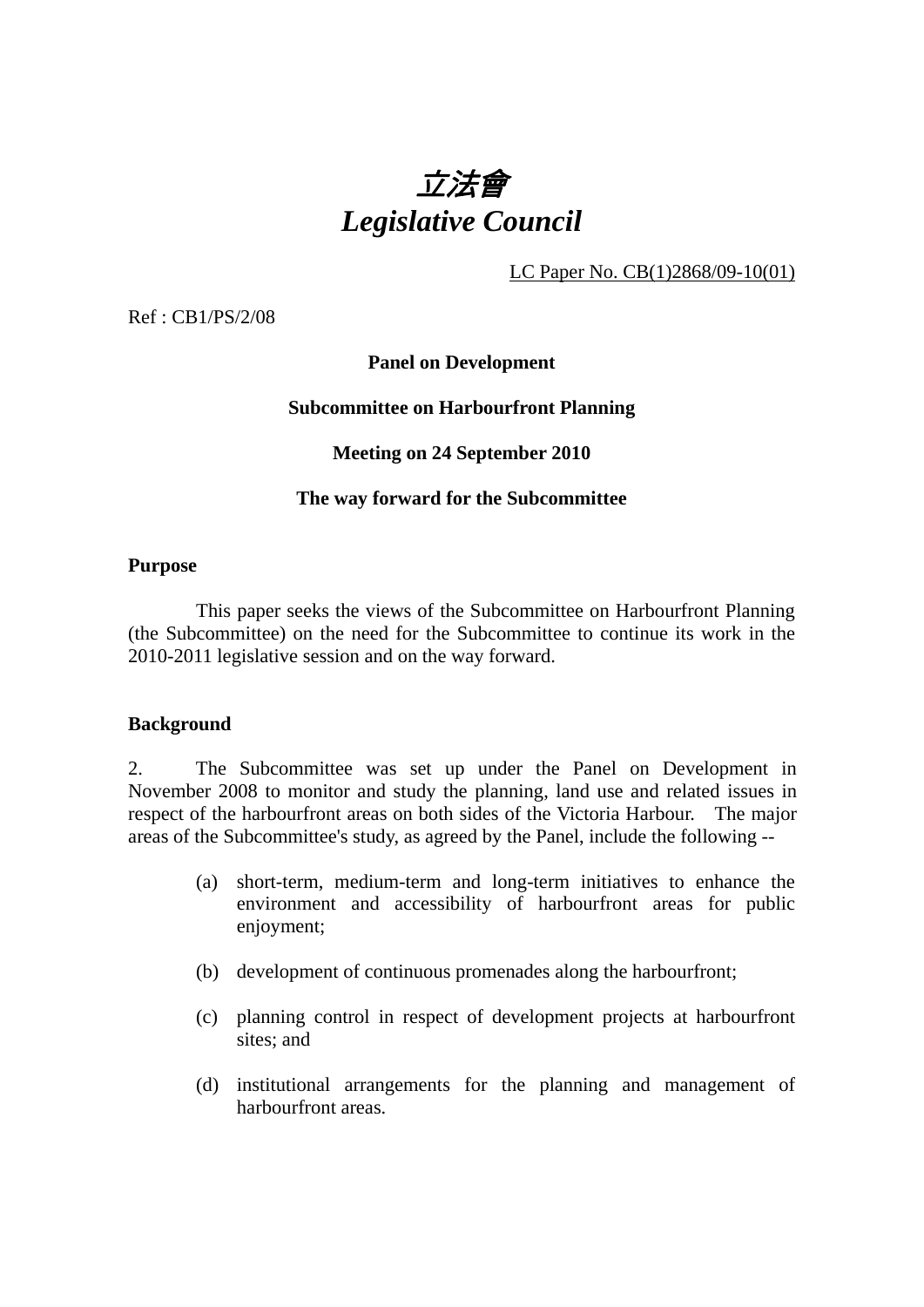## **Work of the Subcommittee**

3. Under the chairmanship of Prof Hon Patrick LAU Sau-shing, the Subcommittee has held seven meetings, and conducted three site visits to the harbour and various locations along the harbourfront. The Subcommittee has studied the following major issues --

- (a) major strategies adopted by the Administration in formulating and implementing harbourfront enhancement initiatives;
- (b) planned harbourfront enhancement measures on government land and private land in the short term, medium term and long term;
- (c) connectivity of the harbourfront areas for pedestrian access both on Hong Kong Island and on the Kowloon side;
- (d) major harbourfront issues discussed by District Councils;
- (e) the Administration's harbourfront enhancement initiatives and existing constraints;
- (f) the operation, design features and management mode of selected facilities, viz. Avenue of Stars, Ma Wan Park and Tsing Yi Waterfront Promenade;
- (g) public-private-partnership approach in harbourfront development;
- (h) Urban Design Study for the New Central Harbourfront;
- (i) the Harbour-front Enhancement Committee's achievements and final recommendations on harbourfront management;
- (j) overseas experience in waterfront developments collated from visits made by the Harbour-front Enhancement Committee and the Secretary for Development;
- (k) the latest work on harbourfront enhancement carried out by the Harbour Unit of Development Bureau; and
- (l) the establishment of the Harbourfront Commission.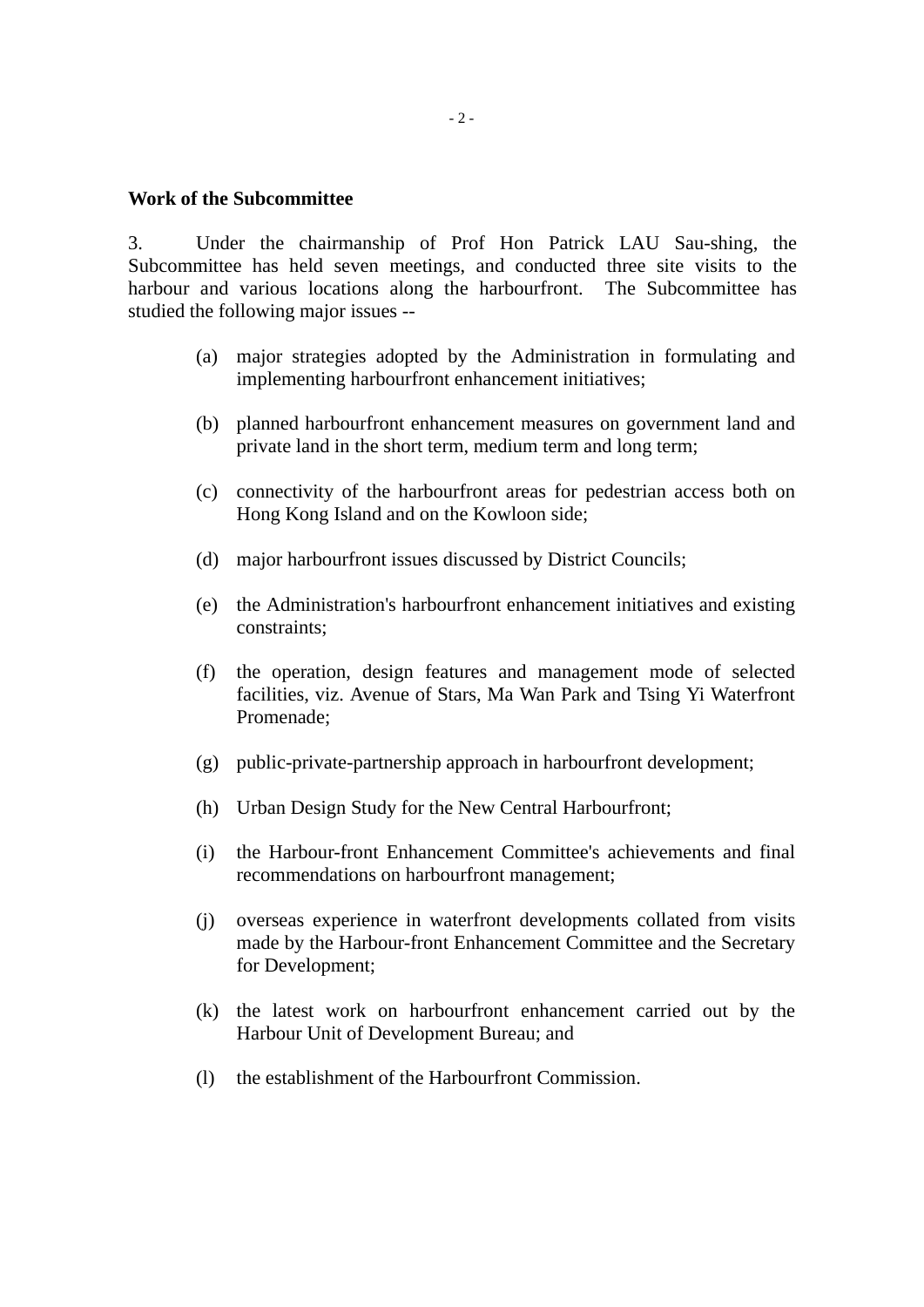4. In the course of the Subcommittee's study, the Subcommittee considered it useful to conduct a duty visit to selected cities with successful experience in waterfront planning and management, viz. Vancouver, New York, Boston and Baltimore. The Subcommittee decided on 26 June 2009 to conduct a duty visit to these cities and the proposed visit was endorsed by the House Committee on 10 July 2009. In planning for the visit, the Subcommittee noted that the Administration was conducting studies on the waterfront management and operation models in certain overseas places. The Subcommittee considered it useful to make reference to the findings of those studies and decided to conduct the duty visit later. On 2 July 2010, the Administration briefed the Subcommittee on, among others, overseas experience in waterfront developments. The Subcommittee considered the information and decided to undertake the duty visit in late September 2010, which was approved by the House Committee on 9 July 2010.

5. In late August 2010, having regard to the latest circumstances including some interested members' unavailability for the duty visit, and after consultation with the other delegation members, Prof Hon Patrick LAU Sau-shing, Chairman of the Subcommittee and leader of the delegation, advised that the duty visit should not be proceeded with for the time being. Subcommittee members would be consulted on the way forward for the Subcommittee, including whether the Subcommittee would continue its work in the 2010-2011 legislative session and whether and how the duty visit should be pursued.

## **Advice sought**

6. Against the above background, the Subcommittee may consider whether it would continue its work in the 2010-2011 session to study issues including --

- (a) development of continuous waterfront promenades on both sides of the harbour;
- (b) adaptive re-use of idle or under-utilized Government facilities on harbourfront sites:
- (c) wider application of the public-private-partnership approach in harbourfront development and management; and
- (d) harbourfront initiatives under the consideration of the newly established Harbourfront Commission, such as enhancing accessibility to the Kai Tak waterfront and harbourfront developments in Kowloon, Tsuen Wan and Kwai Tsing.